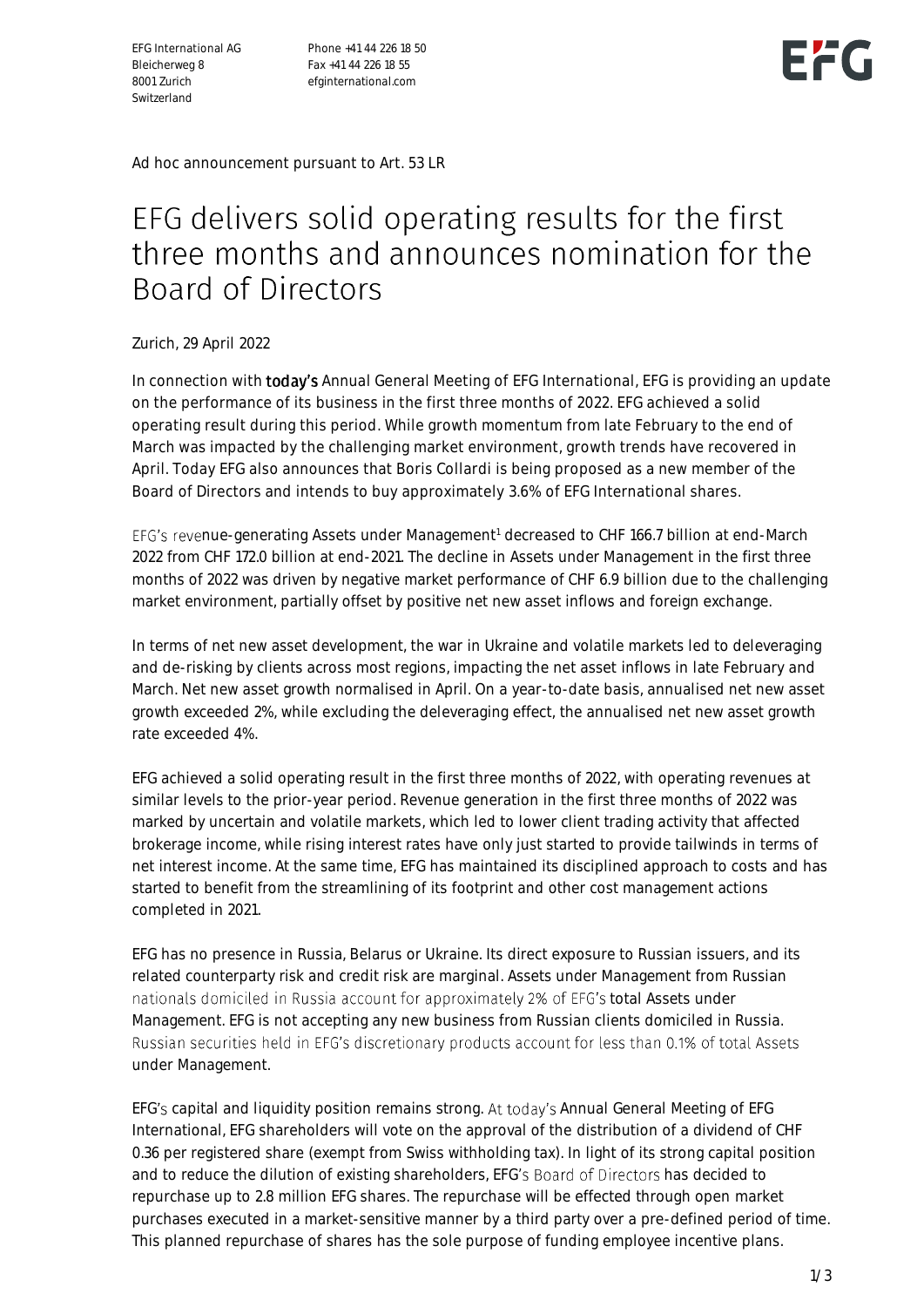Giorgio Pradelli, CEO of EFG International: "Following the recovery that we have seen in April, both in terms of net asset inflows and client trading activity, EFG is well positioned to continue on its profitable and sustainable growth path. Twelve consecutive quarters of net new assets show that we stayed close to our clients in this challenging environment as a trusted partner, offering expert advice and comprehensive services.

#### Nomination for the Board of Directors

EFG International AG has been informed that Dr. Spiro J. Latsis intends to sell approximately 3.6% of EFG International shares to Mr. Boris Collardi who is being proposed as a new non-independent member of the Board of Directors of EFG International AG.

The Board of Directors of EFG International intends to convene an extraordinary shareholders meeting of EFG International AG to elect Mr. Collardi in the coming months once all regulatory filings and approvals have been completed.

#### Contact

Investor Relations +41 44 212 73 77 [investorrelations@efginternational.com](mailto:investorrelations@efginternational.com) Media Relations +41 44 226 12 72 [mediarelations@efginternational.com](mailto:mediarelations@efginternational.com)

### About EFG International

EFG International is a global private banking group offering private banking and asset management services and is headquartered in Zurich. EFG International's group of private banking businesses operates in around 40 locations worldwide. Its registered shares (EFGN) are listed on the SIX Swiss Exchange.

EFG International AG, Bleicherweg 8, 8001 Zurich, Switzerland [www.efginternational.com](http://www.efginternational.com/)

<sup>1</sup> Alternative performance measures and Reconcillations: This media release and other communications to investors contain certain financial measures of historical and future performance and financial position that are not defined or specified by IFRS, such as "net new assets", "Assets under Management", "operating profit", "underlying net profit", "cost/income ratio", "Liquidity Coverage Ratio", "Loan/Deposit Ratio". These alternative performance measures (APM) should be regarded as complementary information to, and not as a substitute for the IFRS performance measures. The definitions of APM used in this media release and other communications to investors, together with reconciliations to the most directly reconcilable IFRS line items, are provided in the section headed "Alternative performance measures" of the 2021 Annual Report available at efginternational.com